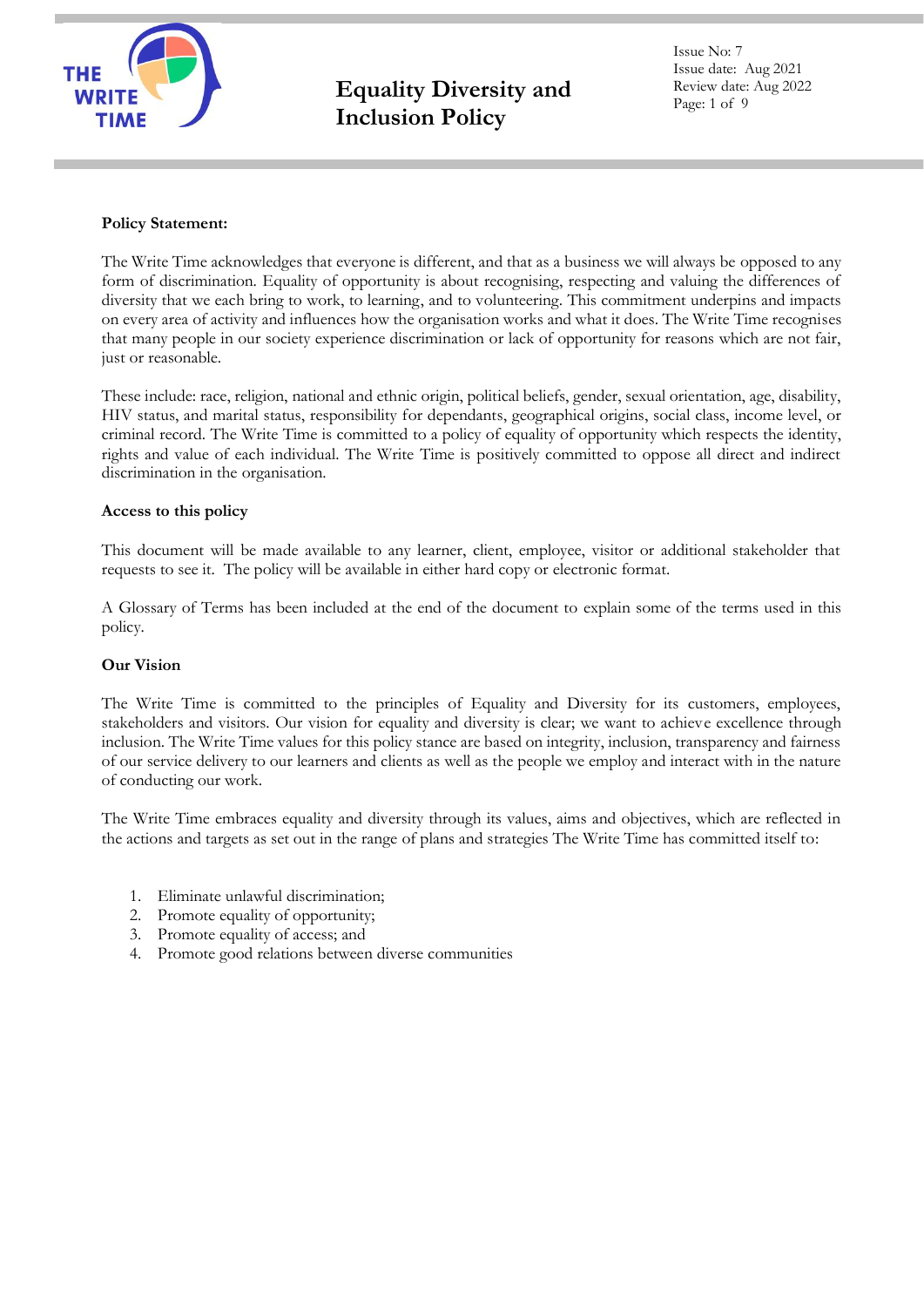

Issue No: 7 Issue date: Aug 2021 Review date: Aug 2022 Page: 2 of 9

# **The Legal Framework**

The Write Time acknowledges its responsibilities as set out in the Equality Act 2010. The Act protects people who have a 'protected characteristic' .The relevant characteristics are:

- Age
- Disability
- Gender Identity
- Marriage and Civil Partnership
- Pregnancy and maternity
- Race this includes ethnic or national origins, colour and nationality
- Religion or belief
- Sex
- Sexual orientation.

The Equality Act was introduced on 1st October 2010. It brings together over a hundred separate pieces of legislation, providing a legal framework to protect the rights of individuals and advance equality of opportunity for all.

The nine main pieces of legislation that have been replaced are:

- Equal Pay Act 1970
- Sex Discrimination Act 1975
- Race Relations Act 1976
- Disability Discrimination Act 1995
- The Employment Equality (Religion or Belief) Regulations 2003
- The Employment Equality (Sexual Orientation) Regulations 2003
- The Employment Equality (Age) Regulations 2006
- The Equality Act 2006, Part 2
- The Equality Act (Sexual Orientation) Regulations 2007

The Write Time will ensure that policies and procedures are compliant with any forthcoming legislation; Codes of Practice and guidance published by national equalities bodies and Commissions.

Discrimination occurs when a person or group of people are treated on certain grounds less favourably than another. For example, this might occur on the basis of a person's age, disability, gender, gender identity, marital status, race, colour, nationality, ethnic or national origin, religion or belief, culture, sexual orientation or other differences. It must be remembered that individuals can experience less favourable treatment for more than one reason.

There are instances when the law allows for people to be treated differently. This is when a particular requirement or condition is objectively justifiable e.g. where the holder of the job provides individuals with personal services and those services can only be provided by a particular sex or the same racial group.

Discrimination can be direct, indirect, associative, perceptive, intentional or unintentional, and can be caused by individuals, groups or institutions.

*Note: See the Glossary of Terms at the end of this policy for a more detailed explanation of different types of discrimination.* 

The Equality Act 2010 imposes a duty on employers and service providers to make "reasonable adjustments" to accommodate people's disabilities. To promote diversity, we endorse the Social Model of disability which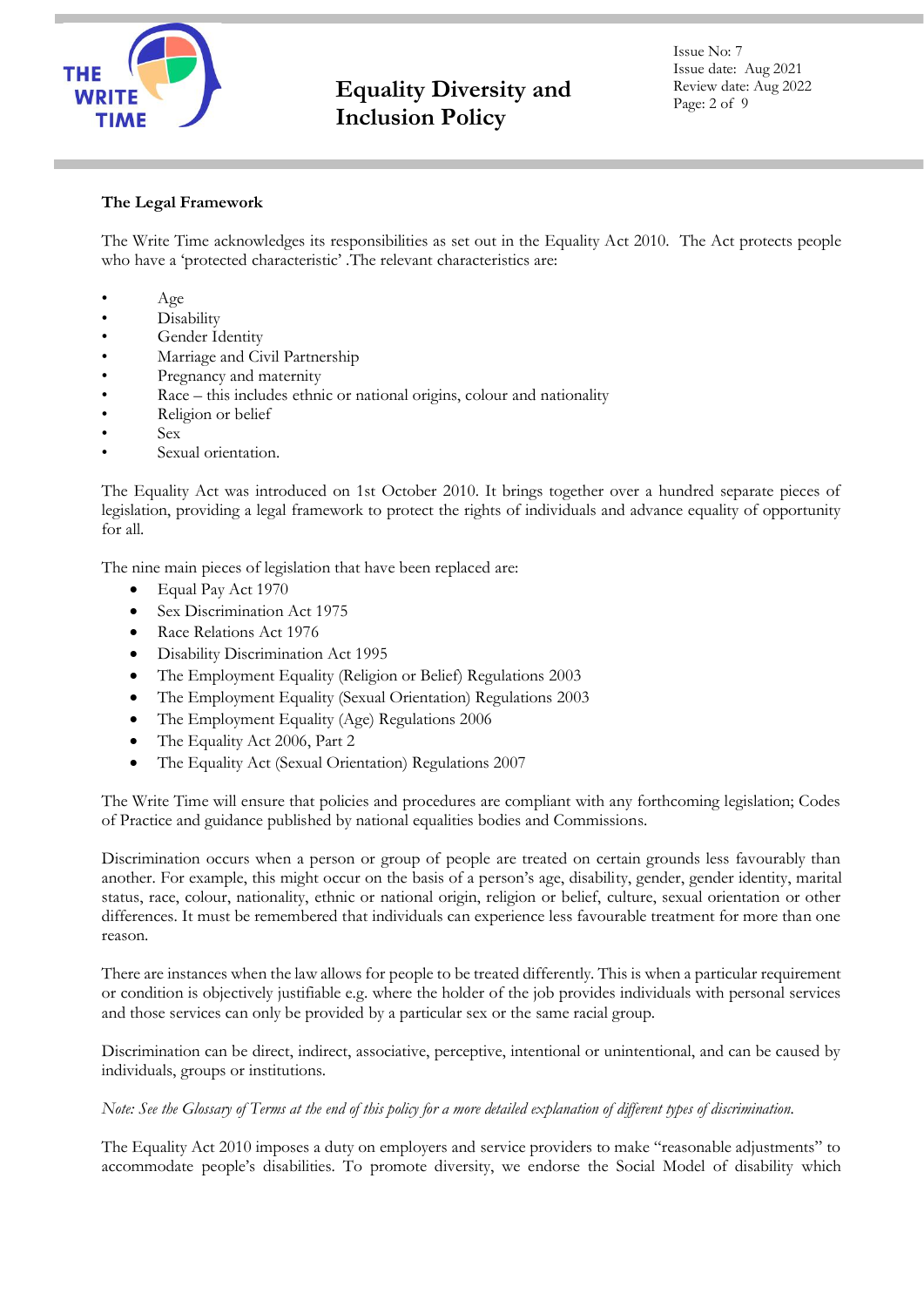

Issue No: 7 Issue date: Aug 2021 Review date: Aug 2022 Page: 3 of 9

addresses the disadvantages faced by those with disabilities of whatever kind in employment, or access to our services and premises.

# *Note: See the Glossary of Terms at the end of this policy for a more detailed definition of disability.*

Institutional racism is defined in the Stephen Lawrence Inquiry Report as "the collective failure of an organisation to provide an appropriate and professional service to people because of their colour, culture or ethnic origin. It can be seen or detected in processes, attitudes and behaviour which amount to discrimination through unwitting prejudice, ignorance, thoughtlessness and racist stereotyping." At an Institutional level, prejudices become embedded in policies, practices, procedures and criteria for decision making. These discriminate with the effect of excluding some people in favour of others. This could lead to unequal treatment, inequitable distribution of opportunities, power and resources, which in turn could deprive some people of a better quality of life. This collective failure of an organisation to provide appropriate and professional service or employment condition can also be because of a person's age, disability, gender, sexual orientation, religion and belief. At an individual level, a person may hold negative attitudes and use language that could result in inappropriate discriminatory behaviour or outcomes, which are unacceptable.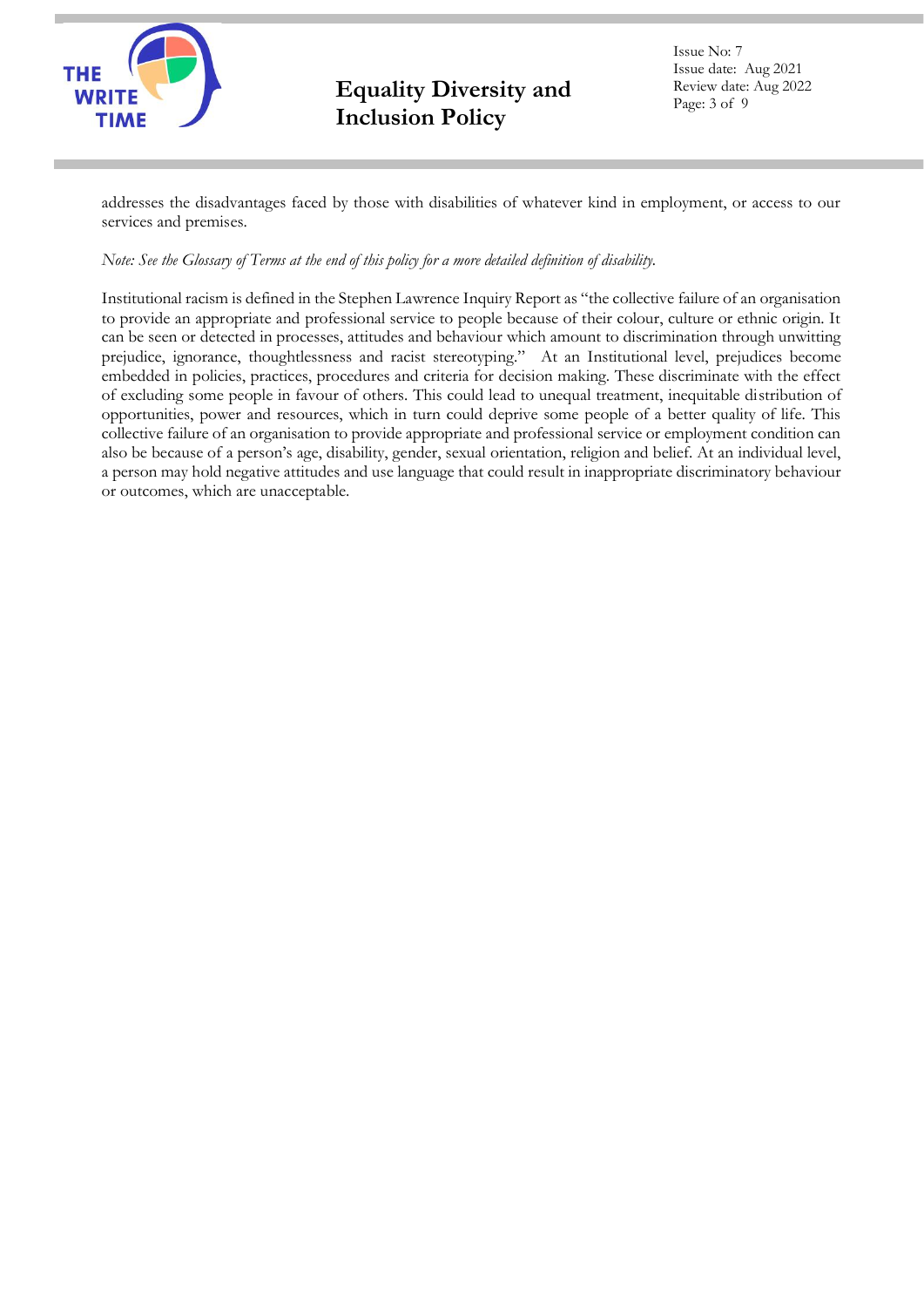

Issue No: 7 Issue date: Aug 2021 Review date: Aug 2022 Page: 4 of 9

# **Achieving Equality**

The Write Time will integrate equality of opportunity and respect for diversity into all aspects of its operational activity.

To achieve our aims we will:

- Positively promote equality of opportunity and respect for diversity within any leadership, management or senior management role.
- Promote a culture that will encourage the challenging of all forms of unfair discrimination, whether intentional, unintentional, institutional or otherwise.
- Establish clear targets for community improvements within areas serviced by The Write Time.
- Engage with and listen to the views of our local communities, learners, service users, and stakeholders to assist in the development of our future equality agenda.
- Incorporate equality of opportunity into all policies, plans and strategies from the conception.
- Develop services that are appropriate and accessible to all members of the community.
- Provide appropriate training and development in equality and diversity issues for our employees and volunteers (based on need).
- Review, self-assess, audit and report progress annually on our equalities work.
- Work to develop procedures to respond to and address all forms of harassment and victimisation.
- Work with our partners in the statutory, voluntary and private sectors to ensure the best outcomes for people who live, work and visit the communities in which we operate.

## **Equality and Diversity in Service Provision**

The Write Time's customers, employees, additional stakeholders and visitors can expect:

- The design and delivery of appropriate, accessible and effective services to all members of the community.
- To have provided to them clear and accessible information about our provision in a variety of appropriate formats which meets the needs of all members of the community.
- The use of effective systems for challenging, reviewing and monitoring our provision delivery and to ensure that quality and equality are continuously evaluated and improved and to ensure that all sections of the community are receiving fair access and outcomes.
- That we ensure that all our employees and volunteers understand what equality in service provision means by providing specific training (based upon need).
- That we engage with and listen to all sections of the community in identifying needs and communicating ideas on the way The Write Time delivers its provision.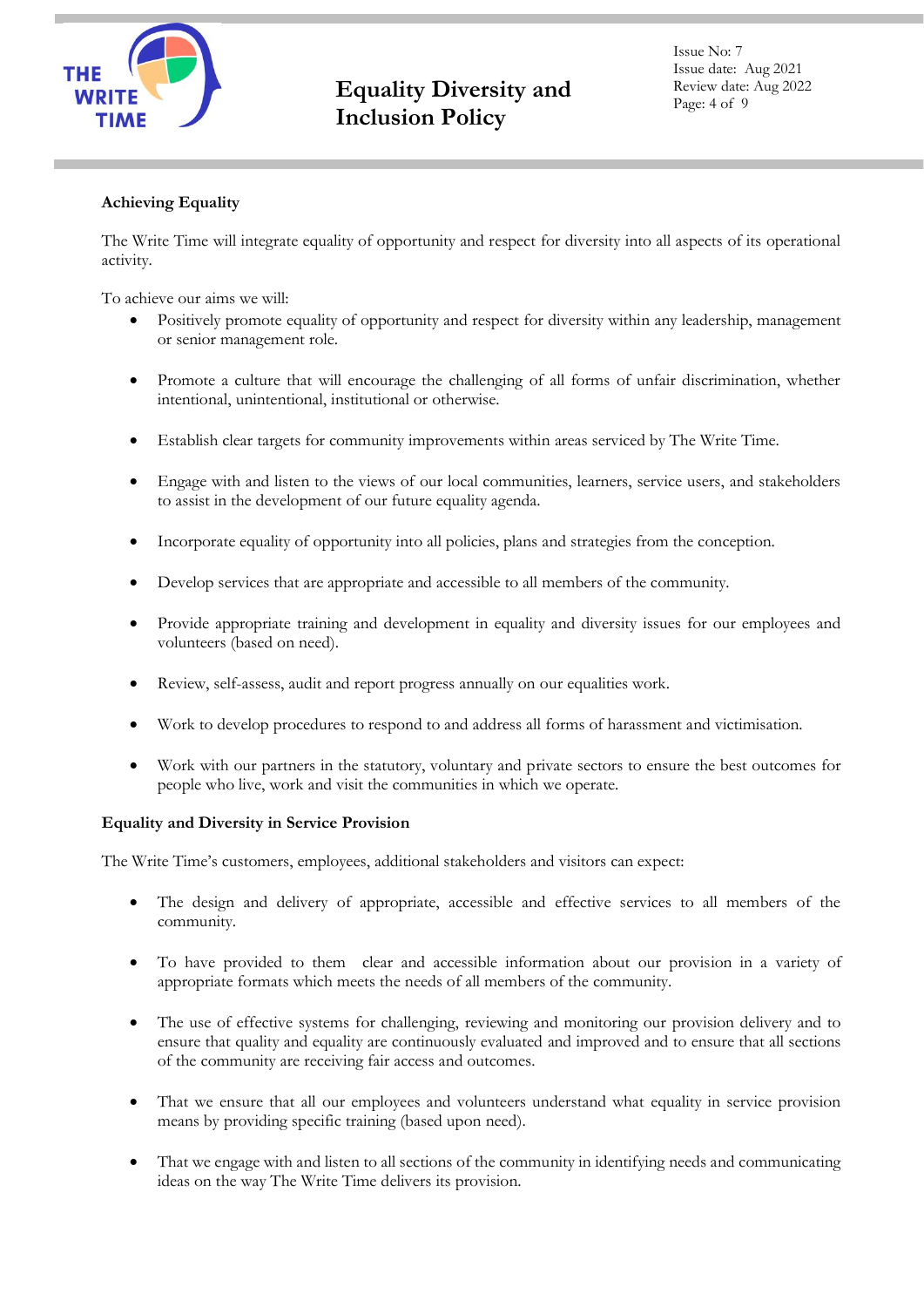

That we monitor and evaluate service up-take in relation to age, disability, gender and race.

# **Equality and Diversity in Recruitment, Procurement and Contracting**

To ensure best practice and in an effort to promote our values The Write Time will aim to:

- Ensure that contractors, suppliers, volunteers and partners are aware of our position on equality and are clear about their obligation to provide services that are free from discrimination, harassment or victimisation.
- Recognise and promote the application of national guidelines and advice, in line with our own contracting and sub-contracting procedures.
- Make sure that our recruitment, selection and tendering processes positively address and include equality considerations that are in line with the procedures mentioned above.
- Provide training for relevant staff in equalities issues for procurement.

## **Equality and Diversity at Work**

The Write Time is a local employer and as such recognises that a representative workforce provides greater sensitivity to the needs of our community. Therefore, we have a key role to play in tackling inequalities and discrimination in the workplace. In order to ensure that equality underpins all aspects of our employment policies, procedures and practices, we aim to:

- Ensure that our employment, training and development policies, procedures and practices comply with this policy and do not discriminate intentionally or unintentionally against any group or individual.
- Monitor our employment processes by age, disability, gender and racial group and take action to address any inequalities that are apparent.
- Recruit employees in a manner which is fair and open.
- Ensure employees are aware of their personal responsibility to apply this policy.
- Eliminate discrimination in the provision of training and development to ensure that all employees can realise their full potential and contribute to the development of The Write Time.
- Ensure that the content of all training and development activities reflect our commitment to equality of opportunity and diversity.
- Promote a culture of fairness and respect in all employment policies, procedures and practices.
- Take positive action to encourage under-represented groups to apply for posts or specific training.
- Ensure pay structures reward all employees fairly, with an equal pay policy in place.
- Recognise that employees have the right to work in a supportive, safe and harassment-free environment and all complaints are dealt with robustly.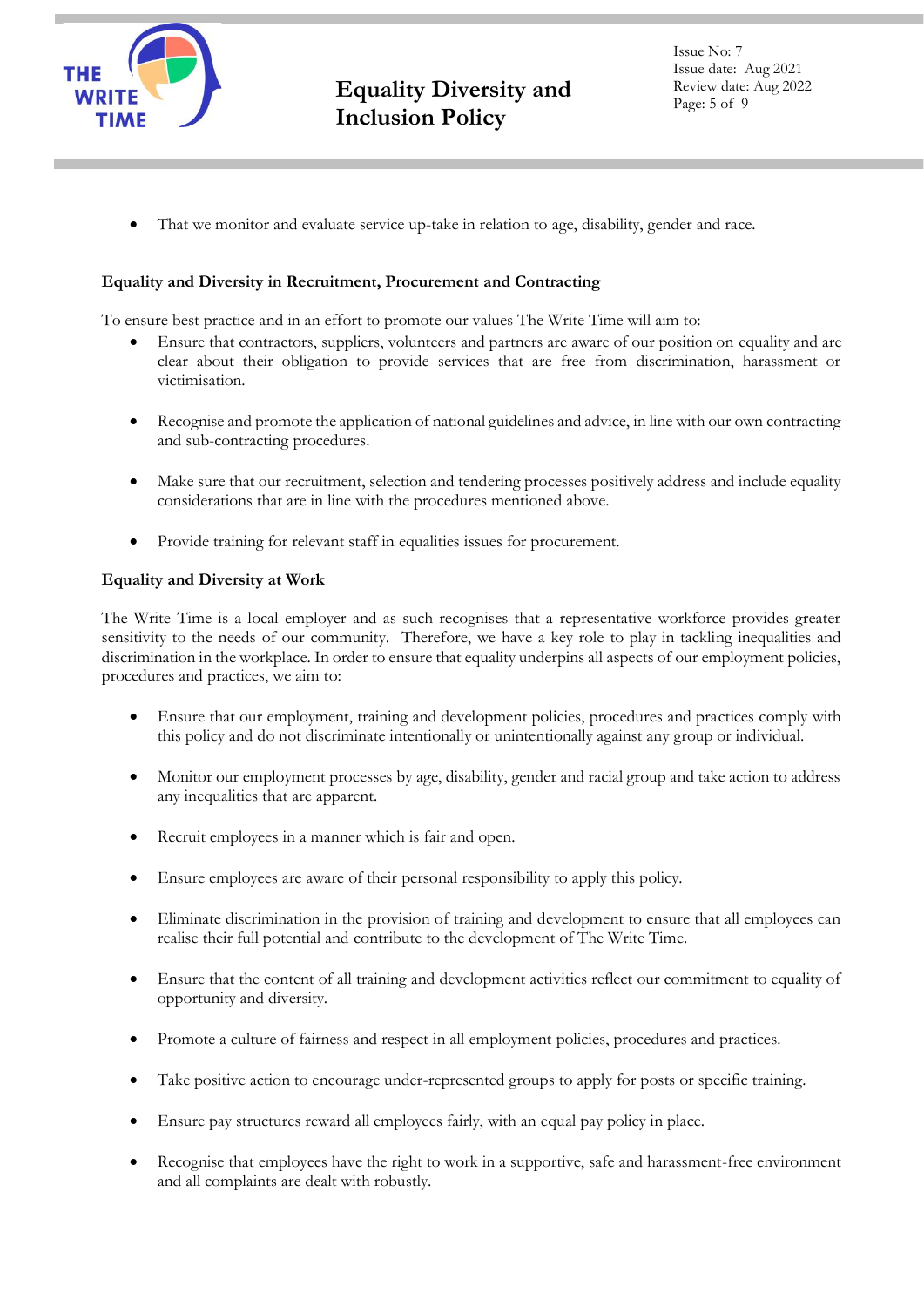

Issue No: 7 Issue date: Aug 2021 Review date: Aug 2022 Page: 6 of 9

Make reasonable adjustments, wherever possible, to enable the employment and redeployment of staff with disabilities.

# **Consultation**

This policy document outlines The Write Time's commitment to consulting with a wide range of stakeholders including customers, employees, business partners, the trustees and local community representatives.

The Write Time recognises that there are some groups of people we may not have engaged with over time and that their views may therefore be under-represented in any consultation exercises we have carried out. We recognise the value of gaining a variety of perspectives from our local communities and we will:

- Provide information in accessible formats and consider whether we are able to offer support for those who need help to participate in consultation we have organised.
- Provide practical advice, information and contacts for staff that are engaged in a consultation process, this will attempt to provide an inclusive element of all groups who should be consulted.
- Use existing networks and community / partner organisations where appropriate to seek advice, views and opinions;
- Be creative in the variety of consultation methods we use;
- Assess our success in reaching 'hard to reach' groups by including this as a criterion in our evaluation of consultation.

We will undertake regular employee surveys to measure satisfaction levels in relation to the working environment and the conditions we provide, and to ensure that we are continuing to develop and maintain an antidiscriminatory culture across the organisation.

## **A shared responsibility**

Within The Write Time all employees have a part to play in challenging discrimination and in implementing this policy. If anyone witnesses a discriminatory incident at work, they have a duty of care to others to challenge such behaviour and practice.

The Managing Director is responsible for providing leadership in the implementation of this policy. All employees are responsible for promoting equality and are accountable to the senior management for ensuring equality of opportunity and respect for diversity in all The Write Time provision, services and employment.

All Managers are responsible for implementing the policy in their service areas, allocating specific resources to ensure the delivery of equality objectives in relation to service provision and employment. They are responsible for ensuring that their employees are adequately informed, trained and supported to ensure that their duties are carried out in accordance with this policy.

All managers are responsible for implementing the equality in service provision and employment and for providing support for employees to work together to achieve equality. Chris Murray will be responsible for coordinating the development, implementation, review and evaluation of this.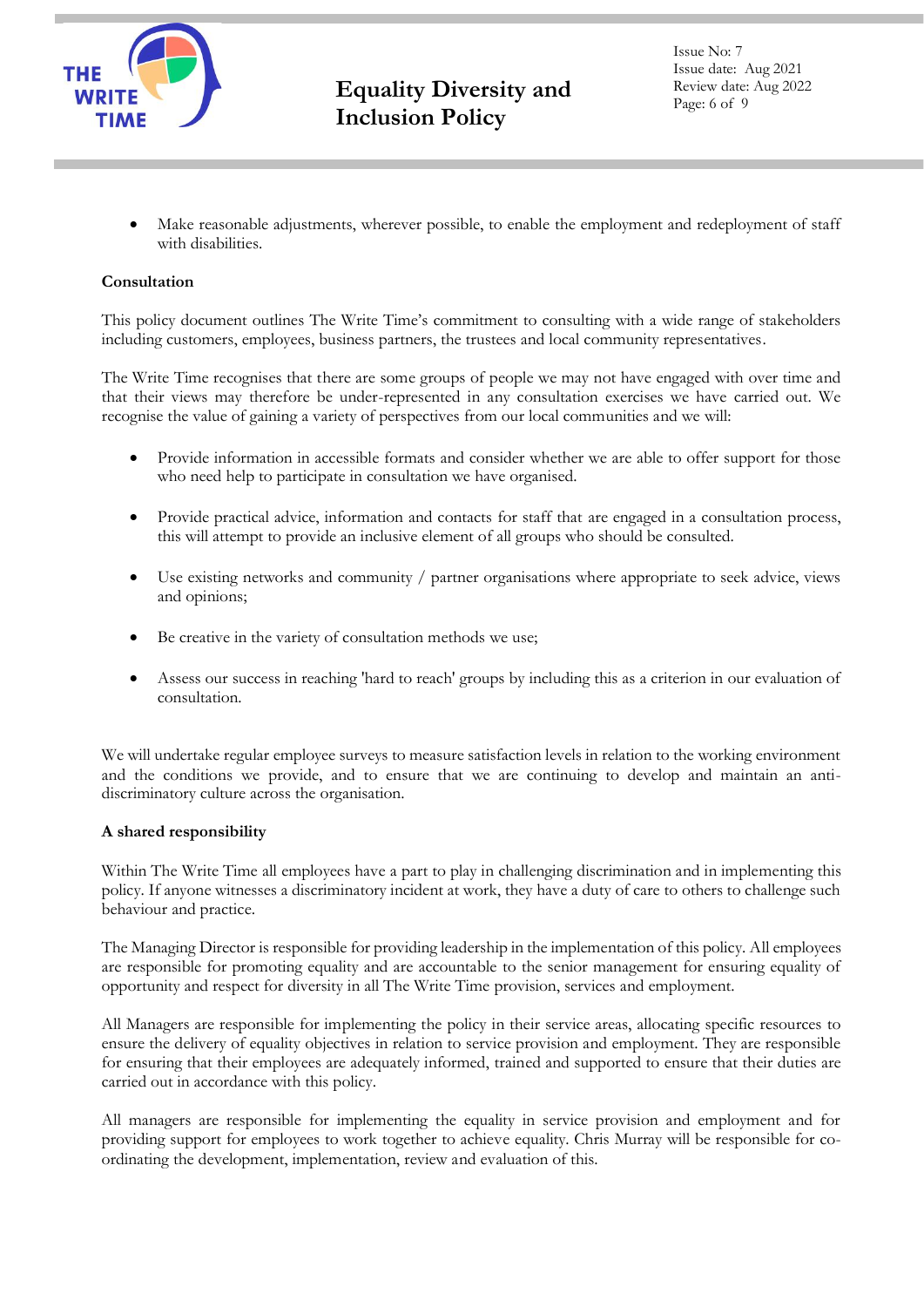

Issue No: 7 Issue date: Aug 2021 Review date: Aug 2022 Page: 7 of 9

All employees are responsible for ensuring that they play their part in implementing this policy. They will also be responsible for improving their awareness of the barriers to equality in service provision and employment, for working towards the elimination of these barriers and for performing their duties in accordance with this policy. Any Contractors, Partners, Suppliers and Volunteers are to be made aware of our position on equality and be clear about their obligations to provide services that are free from discrimination, harassment and victimisation. Failure to abide by these requirements will be treated as a serious breach of trust and commitment.

Any breach of this policy will be dealt with through The Write Time disciplinary procedures. Serious offences such as direct discrimination, harassment or victimisation will be treated as misconduct or gross misconduct and in extreme cases may result in dismissal.

The Write Time is dedicated to providing training (on at least an annual basis) for all employees around removing discrimination and harassment, and promoting equality and diversity in the workplace.

## **Monitoring and Measuring Progress**

The Write Time will monitor and evaluate the effectiveness of this policy through consultation with customers, employees and community representatives.

The Write Time Senior Management will review this policy, at least annually, to ensure it is appropriate and responsive to relevant legislation. Progress made towards any set targets or goals will be monitored and reported each year to Managing Director.

## **How to provide feedback**

The Write Time welcomes feedback (comments, compliments and complaints) on how well we are implementing this policy in the services we deliver to the local community. For general comments and compliments, or if you believe that you have been the subject of unlawful discrimination, harassment or victimisation by The Write Time will then you should first contact the centre manager.

If you believe that a Manager has unlawfully discriminated against someone or failed to treat someone with respect then you should report to the Managing Director.

If a member of staff feels that they have been discriminated against, victimised or harassed, they should speak to their Line Manager in the first instance or if not appropriate, then to other members of the Senior Management Team.

Any allegations of this nature will be taken very seriously, investigated and appropriate action taken.

# **Appendix 1: GLOSSARY OF TERMS**

## ACTION PLAN

A practical and realistic plan, with an agreed timetable showing how the policy will be implemented and by whom.

AGE

The Government wants to prohibit unfair practices based on inaccurate assumptions, in order to remove the barriers which people of all ages face if they want to work or undertake vocational training.

## ASSOCIATIVE DISCRIMINATION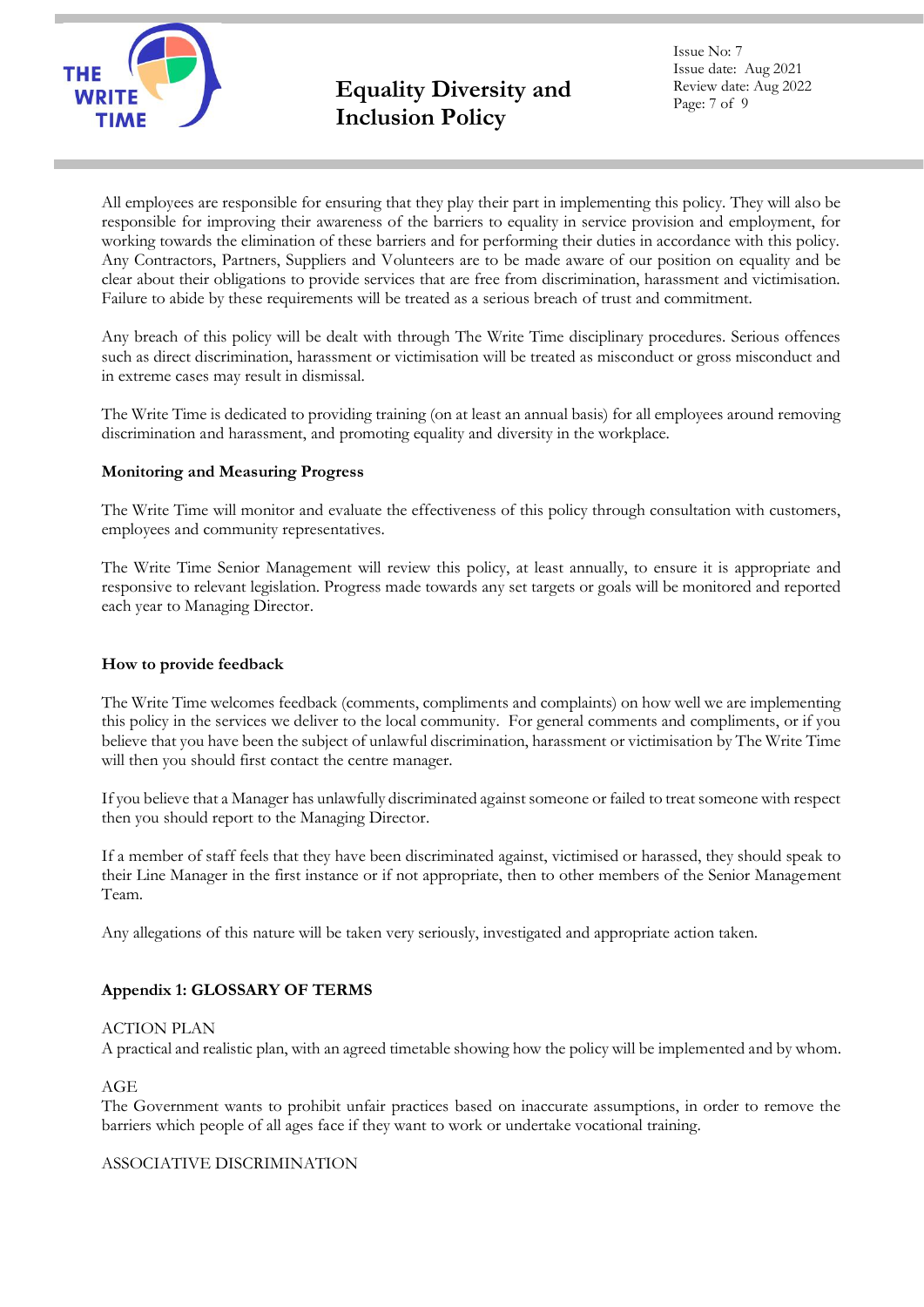

Issue No: 7 Issue date: Aug 2021 Review date: Aug 2022 Page: 8 of 9

Also known as discrimination by association, this is direct discrimination against someone because they associate with another person who possesses a protected characteristic. This applies to race, religion or belief, sexual orientation, age, disability, gender reassignment and sex.

# COHESIVE COMMUNITIES

A cohesive community is one, which enjoys:

- 1. A sense of belonging for all members of the community;
- 2. The different backgrounds of people are valued and appreciated;
- 3. Equal access to the opportunities life presents;
- 4. Working towards developing relationships between people from diverse backgrounds in work, schools, and local neighbourhoods.

### DIRECT DISCRIMINATION

This is treating a person, without justification, less favourably than another, particularly because of one's feelings, assumptions or prejudices about the characteristics, attributes or circumstances of that person. This can include certain forms of harassment or abuse.

#### DISABILITY

The definition of a disability is broad: "A physical or mental impairment which has a substantial and long term adverse effect on a person's ability to carry out normal day -to-day activities." Under the Equality Act, "substantial" is taken to mean "more than minor or trivial" rather than "very large".

#### DIVERSITY

Diversity literally means "variety". Valuing diversity means valuing people and recognising that everyone is unique/different but of equal worth.

## EQUALITY ACT 2010

The Equality Act 2010 provides a cross-cutting legislative framework to protect the rights of individuals and advance equality of opportunity for all; to update, simplify and strengthen the previous legislation; and to deliver a simple, modern and accessible framework of discrimination law which protects individuals from unfair treatment and promotes a fair and more equal society.

Much of the Equality Act came into force in October 2010; however other provisions in the Equality Act will come into force at different times to allow time for the people and organisations affected by the new laws to prepare for them. For the latest information about the Equality Act, visit the Government Equalities Office website.

## EQUALITY IMPACT ASSESSMENT (EIA)

An EIA is a tool for identifying the potential impact of a council's policies, services and functions on its residents and staff. It can help staff provide and deliver excellent services to residents by ensuring that they reflect the needs of the community.

## EQUALITY OF OPPORTUNITY

This means treating people fairly without bias or discrimination, and always within the law. Everyone should be entitled to the same opportunities without regard to race, gender, sexual orientation, religion/belief, disability, age or personal circumstances.

## HARASSMENT

Defined as: Unwanted conduct, which has the purpose of violating another person's dignity, or creating an intimidating, hostile, degrading, humiliating or offensive environment.